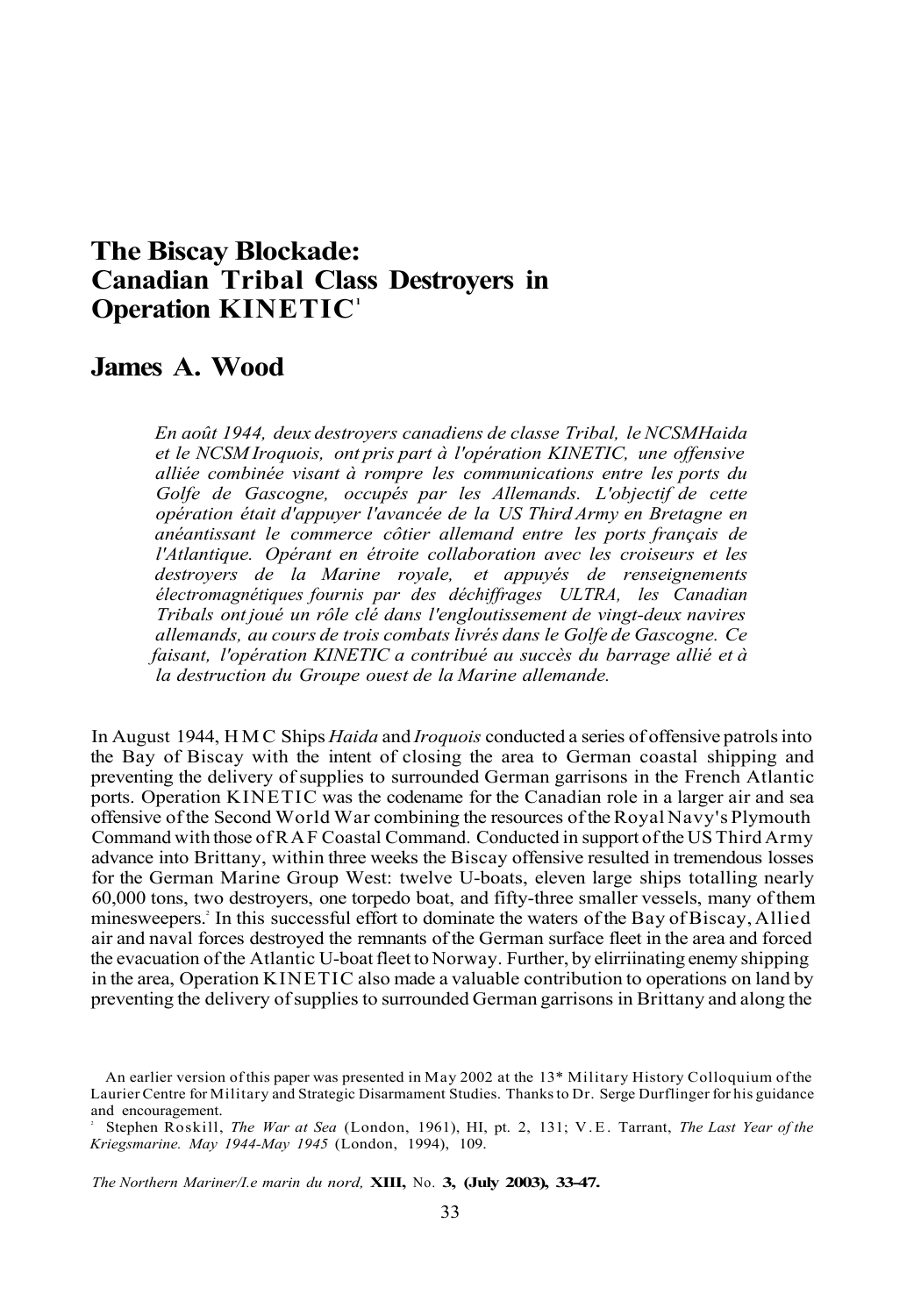Bay of Biscay.

*Iroquois* and *Haida* joined Operation KINETIC as experienced RC N veterans of the war at sea, the two Tribals having served together on the Arctic convoys to Murmansk in 1943. Tribal-class destroyers were powerful, versatile, heavily-gunned warships. As primary fighting gunnery, they carried three twin mountings of 4.7-inch guns, with an effective surface range of 16,900 yards, along with a twin 4-inch anti-aircraft mount, a quad pom-pom cluster firing high explosive 2-pounder shells, and six twin power-operated mountings of 20-mm Oerlikons. Powerful surface and anti-aircraft gunnery made these ships especially well suited to fighting surface engagements, yet they also carried limited depth charge armament to counter the threat of enemy submarines along with four torpedoes in a power-operated pivot mounting with a range of 14,000 yards.<sup>3</sup>

The pride of Canada's wartime fleet, the four Tribals operated out of British ports in 1944 as part of the Royal Navy's  $10^{\circ}$  Destroyer Flotilla ( $10^{\circ}$  DF). Prior to D-Day these ships had demonstrated their efficiency during several hard-fought actions in the English Channel.<sup>4</sup> In these engagements, three of the four Canadian Tribals, HMC Ships *Haida*, *Huron,* and *Athabaskan,* took part in the sinking of German Elbing and Narvik-class destroyers as well as an enemy submarine. It was during these successful operations in the English Channel that *Haida's* commanding officer, Captain Harry DeWolf, won the Distinguished Service Order and the Distinguished Service Cross for his exemplary leadership.<sup>5</sup>

Commander Jimmy Hibbard of HMCS *Iroquois* was also a recognized and extremely capable leader, who had been awarded the Distinguished Service Cross for his command of an Allied escort group during the almost continuous three-day U-boat attack against convoy SC42 off Greenland. In August 1944, however, *Iroquois* joined Operation KINETIC as a relative newcomer to the business at hand; she had sailed to Halifax in February for a refit. Although *Iroquois* had missed-out on earlier actions in the English Channel, as a trade-off, the destroyer now returned to Plymouth Command in August 1944 equipped with the most modern radar and combat control facilities of any destroyer in the theatre, an advantage that would prove decisive in all three KINETIC actions.

Since the fall of France in June 1940, the Germans had enjoyed the great strategic advantage of occupying French ports along the Bay of Biscay. Grand-Admiral Karl Dônitz, Commander-in-Chief of the *Kriegsmarine,* later pointed out that in comparison to their former North Sea route, possession of naval bases along the Bay of Biscay saved the U-boats some four hundred and fifty miles on their voyage to the Atlantic. This, in turn, allowed each patrol to spend an additional week in the mid-Atlantic, creating more operational time, raising the total number of U-boats at sea by about 25 per cent per month, and making it possible to sustain a prolonged mid-ocean campaign against Allied shipping. Nearly-impenetrable

For further specifications on Tribal armament, see Directorate of History and Heritage, Department of National Defence Headquarters, Ottawa, (DHH), 8000, "Tribal" Class Destroyers, Signals Volume 1,14 July \ 944; Barry Gough, *HMCS HAIDA: Battle Ensign Flying* (St. Catharines ON, 2001 ), 18-28, 205-11.

Michael Whitby, "Instruments of Security: The Royal Canadian Navy's Procurement of the Tribal-Class Destroyers, 1938-1943," *Northern Mariner,* **U,** No.3 (1992), 10.

<sup>5</sup> "Recommendations for Honours and Awards," National Archives of Canada (NAC), RG 24, Vol. 11525, File 14373-102/266, Enclosure #1, Plymouth Letter, 18 August 1944.

Marc Milner, *Canada's Navy. The First Century* (Toronto, 1999), 94-95.

Type 293 radar was an S-band target indicator capable of detecting aircraft at an altitude of 10,000 feet from a distance of 15 to 18 nautical miles. Variants of Type 293 radar installed on *Iroquois* in 1944 remained in service until the late 1950s. See Gough, *HMCS HAIDA,* 214; William McAndrew, Donald E. Graves, and Michael Whitby, *Normandy 1944, The Canadian Summer* (Montreal, 1994), 105.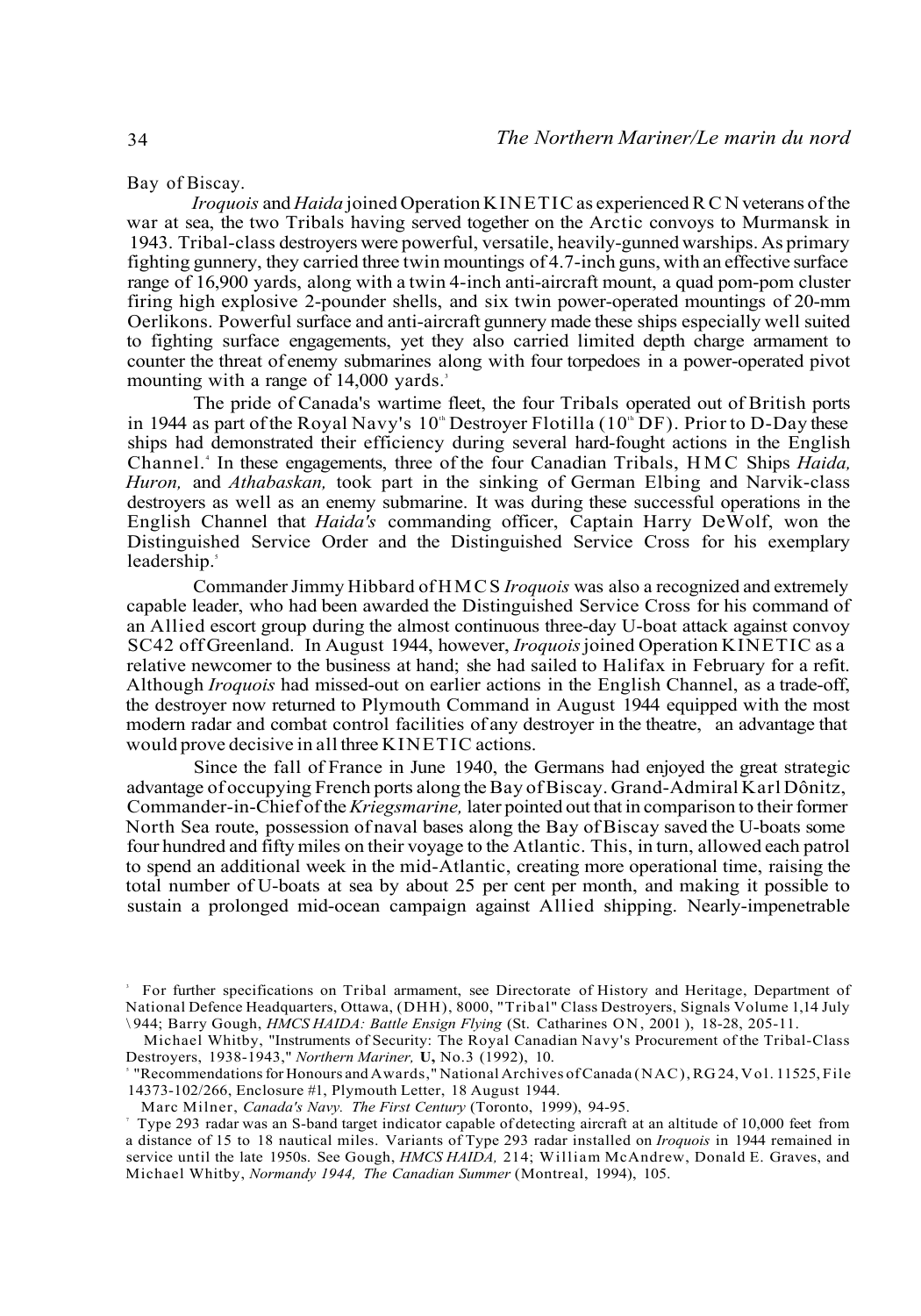concrete pens built in the French harbours along the Bay of Biscay provided the Atlantic Wolfpacks with shelter from Allied bombing raids and access to vital repair facilities. The repair dockyard at Lorient, in particular, was noted for being even more efficient than Germany's own overworked shipyards in servicing and repairing the U-boats.<sup>8</sup> By allowing the U-boats to remain at sea for longer periods of time, while also offering a safe-haven for rest and refitting, German occupation of the Biscay ports made a substantial contribution to the losses inflicted upon Allied shipping during the Battle of the Atlantic.

In August 1944, as the Allied forces broke into the French countryside from Normandy, German Marine Group West had some fifty-three U-boats and four destroyers at its disposal in the Biscay area, along with a large number of patrol vessels and minesweepers.<sup>9</sup> Operating from secure bases at Brest, Lorient, St-Nazaire, La Pallice, and Bordeaux, the German Navy in the Bay of Biscay enjoyed the natural protection of rocky shoals and inlets, supplemented by minefields, shore-based radar, coastal artillery, and *Luftwaffe* patrols. German coastal artillery was particularly dangerous on this portion of the Atlantic Wall. In addition to a large number of light and medium batteries, German coastal artillery along the Bay of Biscay included sixty-four heavy guns of 100- to 150-mm calibre and twenty superheavy guns of 170-mm or greater. In comparison, the Atlantic Wall in the Normandy sector included only two-thirds as many heavy guns and half as many super-heavy guns.<sup>10</sup> In August 1944, German shore batteries represented an imposing threat to Allied naval operations on the inshore waters of the Bay of Biscay. By remaining close to shore and within artillery range, the German Navy could operate in relative security, despite its comparative weakness in relation to Allied naval forces at this stage of the war.

In addition to conducting harassing patrols against the Allied navies, the Germans were able to take advantage of the cover provided by the coastal guns to move supply convoys between the Biscay ports. By sailing only at night and, whenever possible, witiiin range of the coastal guns, these convoys were able to move between the ports carrying vital supplies. Prior to the Allied invasion of Normandy and the disruption of French rail networks, coastal convoys had been of only limited importance to the Germans garrisons along the Bay of Biscay. Beginning in the spring of 1944 and continuing throughout the summer, Allied bombing and the activities of the French resistance succeeded in throwing overland communications into chaos. Faced with an ever more difficult situation on land, coastal convoys became increasingly important to the Germans garrisons in Brittany and along the Bay of Biscay.

To make matters worse, the success of Operation COBRA in the last week of July 1944 allowed the US Third Army to begin a rapid advance that threatened to isolate the entire Breton peninsula. While the Germans might have taken this opportunity to abandon the French Atlantic ports and withdraw their forces to the east, Hitler and his generals instead opted to hold the coastal fortresses for as long as possible. Brest, Lorient, St-Nazaire, La Pallice and Bordeaux were still defended by large garrisons, but with the Allies moving west and south, these garrisons were in danger of being surrounded and trapped. Once these ports fell behind Allied lines, coastal convoys operating at night would offer the only means of maintaining the

Correlli Barnett, *Engage the Enemy More Closely* (New York, 1991 ), 90, 194.

The 2<sup><sup>ad</sup> and 10<sup>o</sup> Combat Flotillas of German Marine Group West had their base at Lorient, while the 1<sup>a</sup> and</sup>  $9<sup>th</sup>$  Combat Flotillas operated out of Brest, the 6<sup>th</sup> and 7<sup>th</sup> from St-Nazaire, the 3<sup>th</sup> at La Pallice, and the 12<sup>th</sup> Combat Flotilla at Bordeaux. Clay Blair, *Hitler's U-Boat War: The Hunted 1942-1945* (New York, 1998), 580 and611;Roskill, 130.

J.E. Kaufmann and R.M . Jurga, *Fortress Europe: European Fortifications of World War II* (Conshohochen PA, 1999), 394.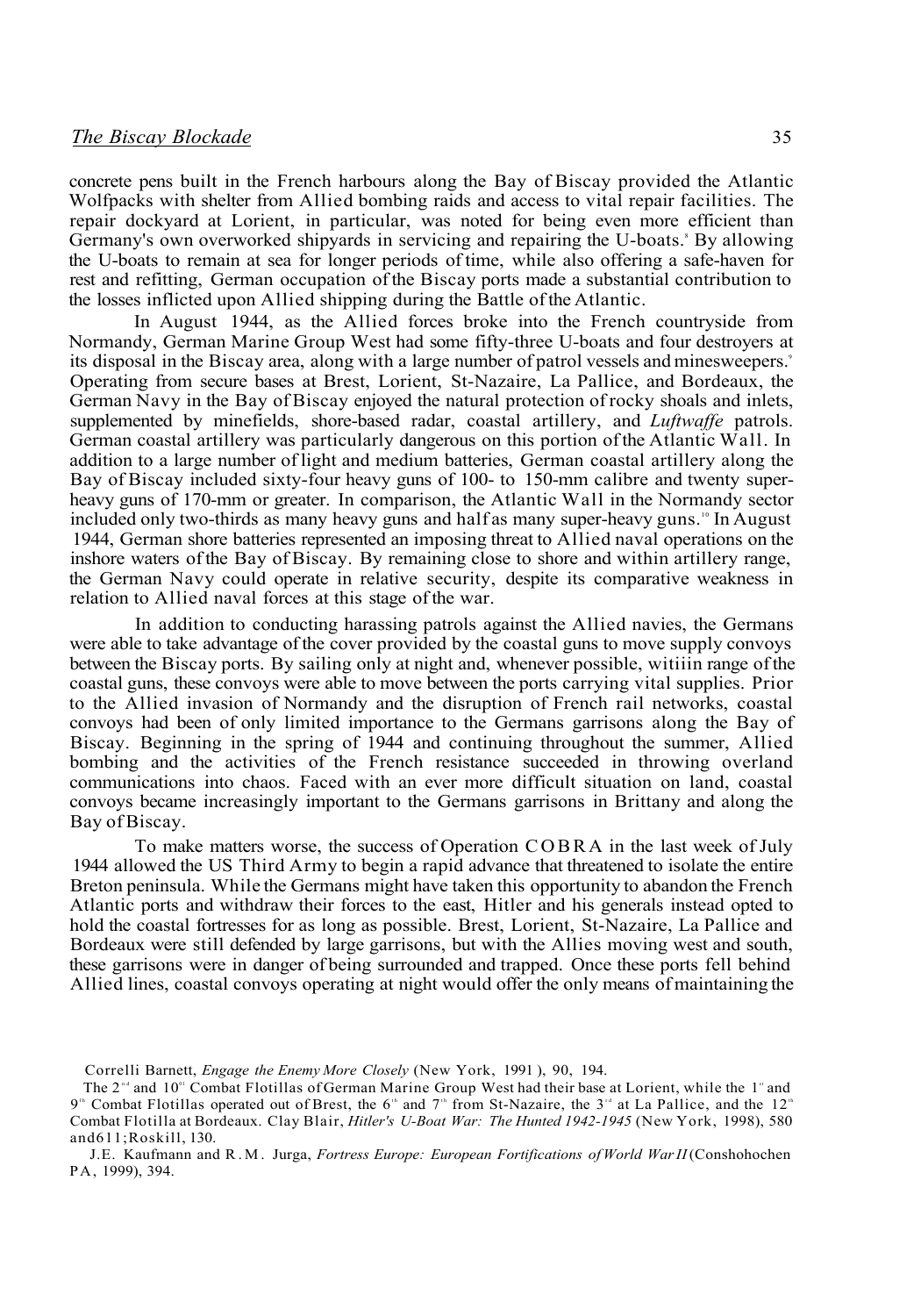surrounded garrisons. Operation KINETIC was intended to support the American drive into western France by intercepting German coastal convoys and forestalling any attempt by the Germans to evacuate essential personnel by sea." "Fortresses that were fed by sea, could be starved by sea. Operation KINETIC was designed to break the German coastal supply links once and for all."

By disrupting German sea communications and supporting Third Army's effort to capture the Breton ports, Operation KINETIC would contribute to a campaign that was expected to play a major role in the build-up and maintenance of the Allied armies in Europe. From the earliest stages of planning, the success of the Normandy invasion had hinged upon the delivery of sufficient supplies, ammunition, armaments, fuel, and reinforcements to keep the Allied armies moving. During the planning phases of OVERLORD, the second major objective, after the primary goal of establishing a bridgehead in Normandy, had been to gain control of the Breton Peninsula in order to seize and develop its port facilities. At the begirining of August, Allied planners still considered a foothold in Brittany to be prerequisite to the larger objective of destroying German forces in the West.<sup>13</sup>

So long as the German garrisons of the Breton and Biscay ports held out, the Allies had to depend upon beaches and artificial harbours, called Mulberries, to supply their armies in Normandy. The Great Storm of 19 June, however, had destroyed the American Mulberry at St-Laurent and badly damaged the British one at Arromanches. Throughout July, the commander of the Twelfth Army Group, General Omar Bradley, along with his logistical staff, had continued to look upon the capture of the Breton ports as a means of supplying the growing number of American divisions in France.<sup>14</sup>

As Operation KINETIC got under way at the beginning of August, the discharge of essential cargo at existing facilities in Normandy could supply only 75 per cent of projected requirements.<sup>15</sup> "Planned capacity" of the beaches and ports was calculated according to the approximate daily requirement of an American division, which stood at 800 tons per day, reserves at 400 tons per day, plus equipment, vehicles, and fuel.<sup>16</sup> In June and July, the beaches and Mulberry harbours were able to meet the immediate needs of the invasion forces. Further, it was hoped that the capture of Cherbourg might eventually provide additional port capacity once repairs were completed. Allied planners assumed, however, that deep-water ports in Brittany would ultimately assume a progressively larger portion of the logistical burden - once they were captured.

Taking the Breton ports, therefore, would not only neutralize the threat of German surface and submarine raiders but meet Allied logistical goals as well. When Operation KINETIC began, the Allies believed these ports would provide a means of supplying the invasion forces prior to the breakout from Normandy and the advance toward the Seine River. To the north and south respectively, Brest and Bordeaux were the largest of the French Atlantic ports, while Lorient, St-Nazaire, and La Pallice provided smaller harbours that would also be useful for discharging cargo. OVERLORD planners anticipated that the capture of Brittany would achieve one of the basic requirements for the success of the Allied invasion:

Roland G. Ruppenthal, *Logistical Support of the Armies* (Washington, 1953), I, 188.

<sup>&</sup>quot;Brief History of HMCS *Iroquois,"* DHH , 8000, "Tribal" Class Destroyers, HMCS *Iroquois,* History and general, I, 4 August 1959.

Joseph Schull, *Far Distant Ships: An Official Account of Canadian Naval Operations in World War II*  goronto, [1950] 1987), 348.

Russell F. Weigley, *Eisenhower's Lieutenants* (Bloornington IL, 1981), 175.

Adapted from: Ruppenthal, 297; Lieutenant Colonel Frank A. Osmanski, "The Logistical Planning of Operation Overtordi" *Military Review,* LXXTX.No . 10 (1959), 59.

m Ruppenthal, 307.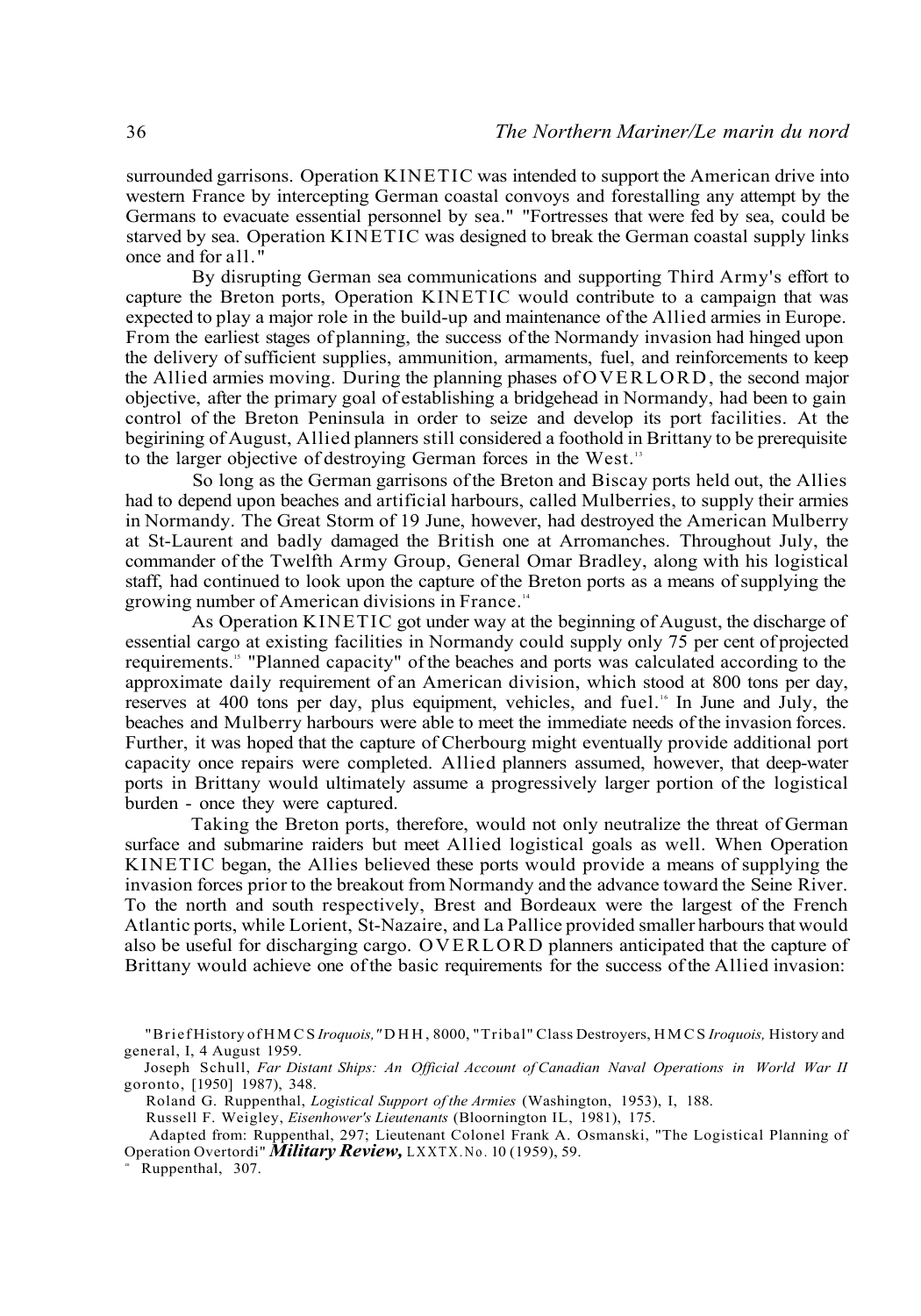a continental port capacity sufficient to support the forces deemed necessary to defeat the Germans.<sup>17</sup>

While the original planning for OVERLORD had placed a great deal importance upon securing existing ports in Brittany, even greater attention had been devoted to proposals for the construction of entirely new harbour facilities at Quiberon Bay, on the south coast of the Breton peninsula between Lorient and St-Nazaire. According to Plan CHASTITY, the US Army intended to develop Quiberon Bay as the site of a major deep-water anchorage with a projected daily discharge rate of 10,000 tons. The scale of this construction becomes apparent when compared with Cherbourg's daily estimated capacity by the end of August of 8,000 tons, with Brest at 5,300 tons and Lorient at 2,550 tons.<sup>18</sup> Once captured, these ports, along with the newly constructed facilities at Quiberon, would allow the build-up of reinforcements and supplies in preparation for the advance toward Paris and beyond. Together the four ports were to provide over half the expected shipping requirements of 45,950 long tons per day needed for the advance. Thus, in August 1944, the intent of the Allied drive into Brittany and the effort to destroy German coastal shipping in the area was to secure a hold over existing German-occupied ports and prepare the way for constructing new harbour facilities at Quiberon Bay. At the beginning of August 1944, Allied planners viewed this operation as being vital to the logistic needs of the armies fighting in Normandy.

On 1 August, the American Third Army under General George S. Patton, "turned the corner" at Avranches and began the task of capturing the Breton ports. In a special order of 2 August, Hitler outlined arrangements for the defence of these "coastal fortresses," assigning specific units to hold each of the remaining ports to the "last man's last round of ammunition." Hitler's fortress policy further emphasized that "these forces were not to be regarded as rear guards which were to follow in due time, but were to carry out their defensive mission to the last."<sup>9</sup> German forces in Brittany and along the Biscay coast were to be utilized in the defence of fortress positions at Brest, St-Nazaire, Lorient, La Rochelle and its adjacent port of La Pallice, and the north and south banks of the Gironde estuary, which guarded the entrance to Bordeaux. The French Atlantic ports, however, were equally important to the Allies - without them, and particularly those in Brittany, logistics planners believed it would be difficult to sustain Allied forces on the continent and continue the build-up for coming offensives, especially in the American sector. At sea, the combined air and naval blockade of Operation KINETIC was to act as the anvil when the hammer of the US Third Army swung westward to crush the German defenders of the Breton ports.

Operation KINETIC began on 31 July as Force 26 departed Plymouth for the Bay of Biscay. With its objective of closing down the sea lanes to the Biscay ports, Force 26 was comprised of two cruisers, HM Ships *Diadem* and *Bellona,* along with the escort carrier HMS *Striker*, four Tribal destroyers of the 10<sup>th</sup> DF, HM Ships Tartar andAshanti, HMC Ships *Haida* and *Huron,* the Polish destroyers *Poirun* and *Blyskawika,* and an anti-submarine screen of three Canadian River-class destroyers of HM C Ships *St. Laurent, Chaudière,* and *Kootenay.* Despite the impressive gathering of Allied ships, this first KINETIC patrol encountered no enemy ships and, on 3 August, returned to Plymouth empty-handed: no sightings, no targets, no action. Another uneventful patrol took place the following day off Belle Isle with no enemies sighted. Despite these inauspicious beginnings, however, events on the land front were about to set the German coastal convoys in motion.

Ruppenthal, 294, 296-7, 467.

Martin Blumenson, *Breakout and Pursuit* (Washington, 1961 ), 346.

*Oberkommando der Wehrmacht (OKW) War Diary,* US National Archives at College Park, College Park, Maryland, MS B-034, 330-31.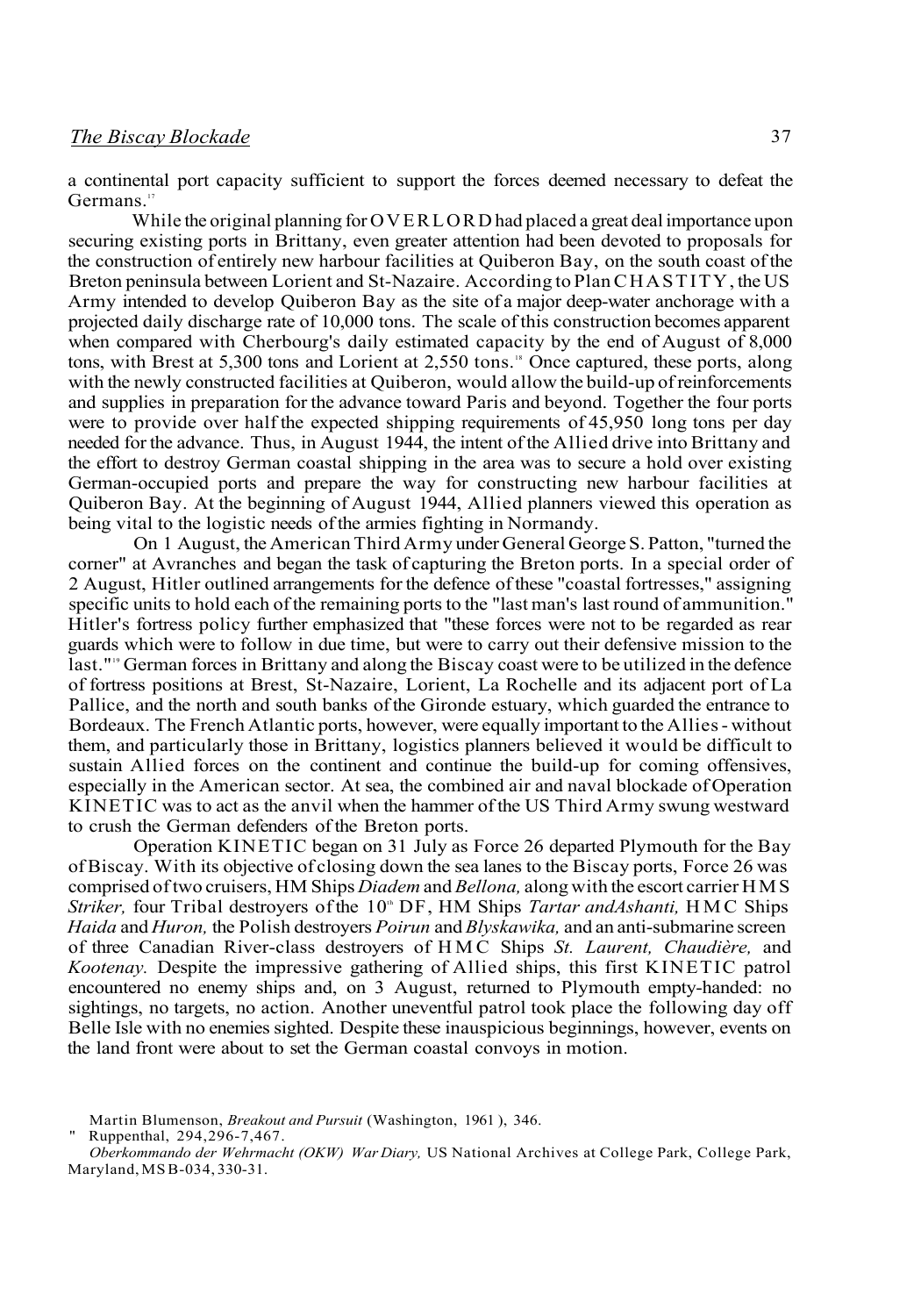Responding to Third Army's move into Brittany, German naval traffic in the Bay of Biscay began to increase dramatically as the evacuation of non-essential personnel and equipment from the fortresses began. Hitler's instructions of 2 August warned that all but absolutely essential officers and technicians would man the fortresses, with the remainder returning to Germany by way of the Channel Islands.<sup>20</sup> On the night of 5/6 August, Force 26 conducted its third KINETIC patrol in the waters off St-Nazaire. Led by the cruiser HMS *Bellona,* accompanied by the Tribals HM Ships *Tartar* and *Ashanti,* and HMCS *Haida,*  Force 26 now included HMCS *Iroquois,* which had recently returned from refit in Halifax to replace *Huron.* While passing St-Nazaire, Force 26 detected a southbound enemy convoy moving north of lie d'Yeu. As it would throughout Operation KINETIC, the new Type 293 radar aboard *Iroquois* immediately proved its worth: "First contact was obtained at 2043 at the fantastic range, for Radar, of 44,000 yards, but it was not until the Force had closed the enemy convoy to about 27,000 yards by midnight, that an accurate appreciation of the enemy's movements could be made."<sup>21</sup>

From the cruiser *Bellona,* Captain Charles F.W. Norris, Senior Officer of Force 26, noted the enemy's course and speed. Initially, Norris gave the order to hold off, waiting for the Germans to pull away from the coast and the protective cover of the shore batteries. Then, at 0034, Norris ordered the destroyers to slip between the enemy vessels and the coastline. Anticipating the usual German tactic of mrining for shore when attacked, Norris planned to have his cruiser play an indirect role, firing starshell illumination from two miles away while the destroyers engaged the enemy in the shallow inshore waters.

The plan worked perfectly. Surprised and confused by the direction of incoming fire, the German convoy began sending up green and red recognition flares. The Germans, it was later found, were under the impression that they were being mistakenly engaged by their own shore batteries and the flares were intended to signal them to stop.<sup>22</sup> In the event, the flares added to the illumination shells fired from *Bellona* and the Tribals continued firing until the convoy was in total disarray. The intensity of action can be measured not only by the number of targets destroyed, but by the speed of the engagement:

The destroyers swept in amongst the enemy on 'fmishing off sorties, leaving a large number of burning targets. As soon as one target was stopped and put out of action, fire was shifted to the next. Smoke soon obscured the enemy and blind fire was continued on them. On one run in, *Iroquois* passed between two ships, one stopped and one burning, and engaged them with armament and close range weapons on both sides. *Iroquois* then altered to the eastward to investigate radar contacts and two ships were sighted which appeared to be stopped. While closing and engaging, a further two ships were sighted to the northeastward ... *Iroquois* gave chase and engaged a small merchant ship which was seen to sink and a trawler which was set on fire. Course was altered to the southward to engage an unknown type and an  $'M'$  class minesweeper.<sup>23</sup>

f" F. H. Hinsley, *British Intelligence in the Second World War* (London, 1988), HI, pt. 2,464.

<sup>&</sup>quot;The RCN's Part in Destroying Enemy Shipping From the Breton Ports - Early August 1944," DHH, 8000, ^Tribal" Class Destroyers, HMCS *Haida,* 11 August 1944.

Captain Charles F. W. Norris, "HMS Bellona Report of an Operation by Force 26 on 5<sup>th</sup> and 6<sup>th</sup> August 1344,"NAC,R G 24, Vol.11730, File CS 151-1-2, 30 August 1944.

<sup>&</sup>quot;Three Accounts of Anti-Shipping Strikes in the Bay of Biscay," DHH , 8000, HMCS *Iroquois:* General 1944-1945, 14 October 1944.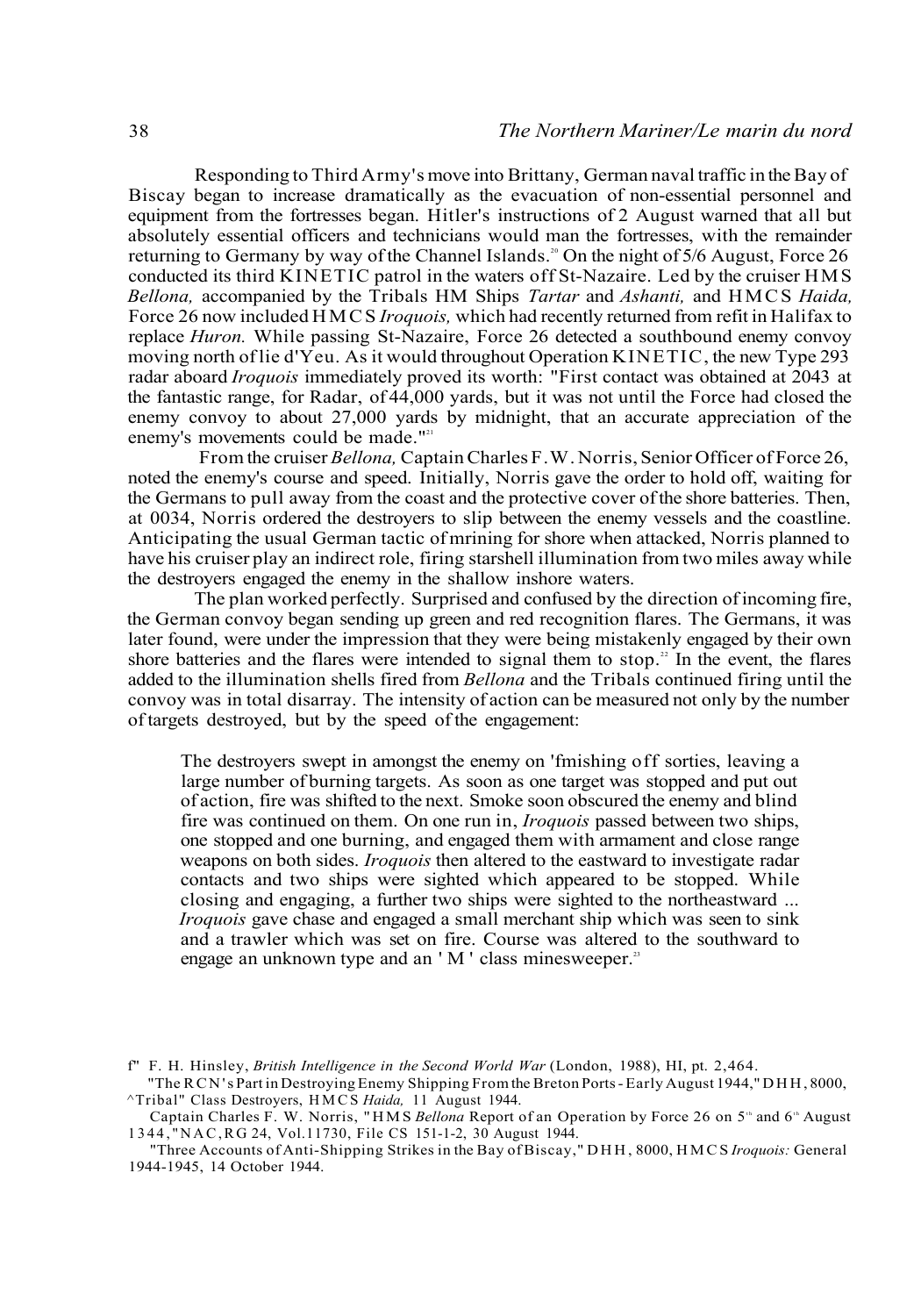By 0222 seven enemy vessels were destroyed: two minesweepers, two armed escorts, a large cable layer, and two merchant ships. Two of the ships were sunk by *Haida,* two by *Iroquois,* and the other three by *Tartar* and *Ashanti.* Another German ship escaped to the westward but all ships of Force 26 were busily engaging the enemy and unable to pursue. From prisoners, it was later learned that the destroyed convoy had been carrying eight to nine hundred special troops who were being evacuated from Brittany. As specialists and technicians, these soldiers were desperately needed in Germany for submarine construction and repair. Most of them went down with their ships.<sup>24</sup>

The German convoy had little chance against the well-armed ships of Force 26. Superior radar had allowed the Allied warships to detect the enemy with more than enough time to manoeuvre for a surprise attack. On die night of 5-6 August, *Haida* expended over 1,000 rounds of 4.7-inch ammunition from its main armament alone. *Iroquois,* close behind, fired some 865 shells during the engagement.<sup>26</sup> Such a volume of fire was only possible due to the advanced gunnery radar carried in both Tribals, which enabled them to determine the distance to enemy ships and automatically direct fire with great accuracy.<sup>26</sup>

With several burning ships in sight, *Bellona* ordered the destroyers to re-form astern. As the destroyers fell into line, a cordite charge in *Haida'*s 'Y ' gun turret exploded just as the breech was closing, killing two gunners and wounding eight others. Shortly afterwards, a second convoy was detected between Belle Isle and Quiberon Bay. Four or five enemy vessels, possibly minesweepers, were engaged at 0337, but by this time the Tribals' luck had turned for the worse. On the first salvo, *Haida* suffered a second misfire when the 'A ' gun became jammed and a shell exploded in the barrel. The second German convoy also proved much faster than the first, having no merchant coasters to slow it down. Some hits were scored, but Force 26 was almost out of starshell and the present line of attack silhouetted the Allied ships against the moon - a dangerous position to be in should they approach within range of German coastal artillery.

As Senior Officer, Norris was concerned by the proximity of a mine barrier and other navigational difficulties in a shoal area. From the cruiser, the strong moonlight prevented him from seeing the fiashless charges being fired by the destroyers and he was unaware that they were actually engaging the enemy. Acting on the information available to him, Norris ordered a withdrawal. In his Report of Action for HMS *Bellona,* Norris attributed his decision to "problems in communication that interfered with the passage of orders between the cruiser and [the] S.O. of the 10<sup>th</sup> DF. "<sup>27</sup> Although i/o/Jo's Report of Proceedings graciously stated that  $\overline{\mathbf{r}}$ ... some damage was inflicted before navigational limitations caused the action to be broken off,"<sup>28</sup> Bellona's captain accepted entire responsibility for bringing the action to a premature end that night.

With daylight rapidly approaching - signalling further danger from the coastal batteries and the possibility of an air attack - Force 26 received orders from Plymouth Command to return to port. They were told not to risk the Force so close to the enemy's airfields in daylight. At this point, FIMCS *Iroquois* detached to reinforce the 2<sup>-4</sup> and 11<sup>th</sup> Escort Groups,

<sup>&</sup>quot;Brief History of HMCS *Iroquois,"* DHH ; "The RCN's Part in Destroying Enemy Shipping from the Breton gprts," DHH.

<sup>2</sup> 6 "The RCN's Part in Destroying Enemy Shipping from the Breton Ports," DHH .

Type 285P was a secondary-battery gunnery radar capable of directing the main 4.7-inch armament on *Haida*  and *Iroquois* to within 100 yards on a 15,000 yard scale. See Gough, *HMCS Haida,* 53, 214.

Norris, "HMS Bellona Report of an Operation 5<sup>th</sup> and 6<sup>th</sup> August 1944."

Captain EG . DeWolf, "HMCS *Haida* Report of Proceedings, August 1944" NAC, RG 24, Vol. 11730, File g3 151-11-7, 5 September 1944.

<sup>&</sup>quot;The RCN's Part in Destroying Enemy Shipping from the Breton Ports," DHH .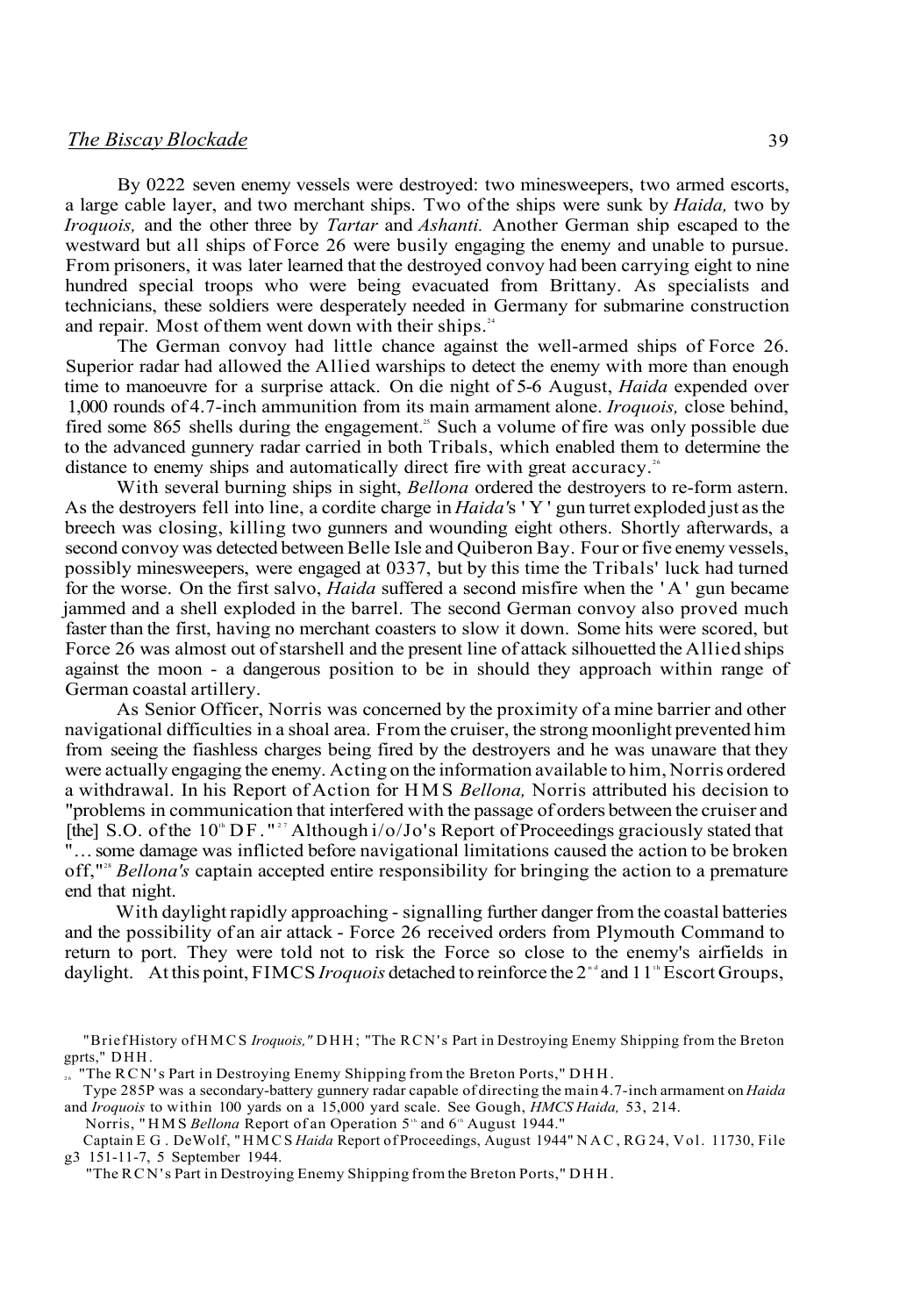two "hunter-killer" formations that were presently engagea' in tracking down U-boats in the English Channel. HMCS *Haida* returned to Plymouth to bury the men killed in action: Leading Seaman Roy H. Betts and Able Seaman Gordon J. Rowe. For his bravery that night, Able Seaman Michael Kerwin was awarded the Conspicuous Gallantry Medal, a decoration second only to the Victoria Cross, presented to naval non-commissioned officers or servicemen who distinguish themselves by acts of pre-eminent bravery in action with the enemy. Kerwin had entered the burning turret to rescue a shipmate, even though he was badly wounded himself<sup>30</sup>

As the first major action of Operation KINETIC drew to a close, the Allied advance into Brittany continued severing the land lines between German fortresses on the Atlantic coast and their headquarters in Paris, forcing them to rely on wireless communication that the Allies, in turn, were able to intercept and decrypt. The result was a spectacular increase in the volume of German wireless traffic in August, which was intercepted, decrypted, and distributed to key Allied commanders on a daily basis. The flood of ULTR A decrypts detailed the movement of supplies, equipment, and personnel between the Biscay ports, betraying the locations of German transports, armed escorts, and minesweepers. This movement at sea became even more significant as overland routes were cut off by American forces, resulting in a corresponding increase in signals traffic.

These ULTR A decrypts showed that considerable numbers of German U-boats were arriving and departing from the Biscay ports on a daily basis, while coastal convoys continued to deliver vital equipment and stores between German naval bases. The decrypts also revealed the deteriorating conditions within the garrisons as a result of the blockade at sea, as demonstrated by the ongoing stream of requests issuing from the fortresses as garrison commanders pleaded for more oil, ammunition, carbide, medical stores, and oxygen for welding. $31$ 

Aware that the evacuation of equipment and personnel by sea was accelerating, the Allies were also able to predict departure times and intercept the convoys with some degree of accuracy. Operation KJNETIC's Force 26 formed part of Cruiser Squadron 10, sailing under the command of Vice-Admiral F.H.G. Dalrymple-Hamilton in HMS *Diadem.*  Appointed by the Home Fleet Dalrymple-Hamilton was an "indoctrinated" commander with access to ULTR A decrypts In addition to enemy convoy schedules, ULTR A revealed Dônitz's orders stressing the importance of installing schnorkels onboard the U-boats stationed at Lorient, with work continuing even as the Americans approached the outskirts of the city.<sup>33</sup> The airwaves also carried constant updates regarding German losses and casualties, noting in particular the heavy damage to shipping and dockyard equipment resulting from

 $\sim$  Hinsley, 246,464.

<sup>3</sup><sup>3</sup> *Ibid*, 464 and DEFE 3/115, XL 5349 of 9 August.

<sup>3</sup> 0 "Recommendation for Awards," NAC , RG 24, Vol. 11525, File 14373-112/266, 22 September 1944; see also Lieutenant Commander William Sclater, "HMCS *Haida* at Sea," Royal Canadian Navy Press Release, NAC , RG 24, Vol. 11730, File CS 151-11-7,17August 1944. Only two Conspicuous Gallantry Medals were awarded in the RC N in the Second World War; none were awarded to Canadians in the First World War or the Korean War.

<sup>3</sup> 1 Public Records Office. Ministry of Defence (DEFE 3), "War of 1939-1945 Intelligence from Enemy Radio Communications: Signals to Allied Commands Conveying Special Intelligence," Teleprinted Translations of Decrypted German and Italian Naval Radio Messages, DEFE 3/113, XL 4875 of 5 August 1944; DEFE 3/115, X L s 5423, 5427 of 5 August; XL 5485 of 10 August; DEF E 3/116, XL 5612 of 11 August, XL 5740 of 12 August; DEFE 3/117, XL 5810 of 12 August; DEFE 3/118, XL s 6203,6213,6214 of 14 August; DEFE 3/119, XL 6404 of 15 August, XL 6462 of 16 August; DEFE 3/120, XL 6611 of 17 August.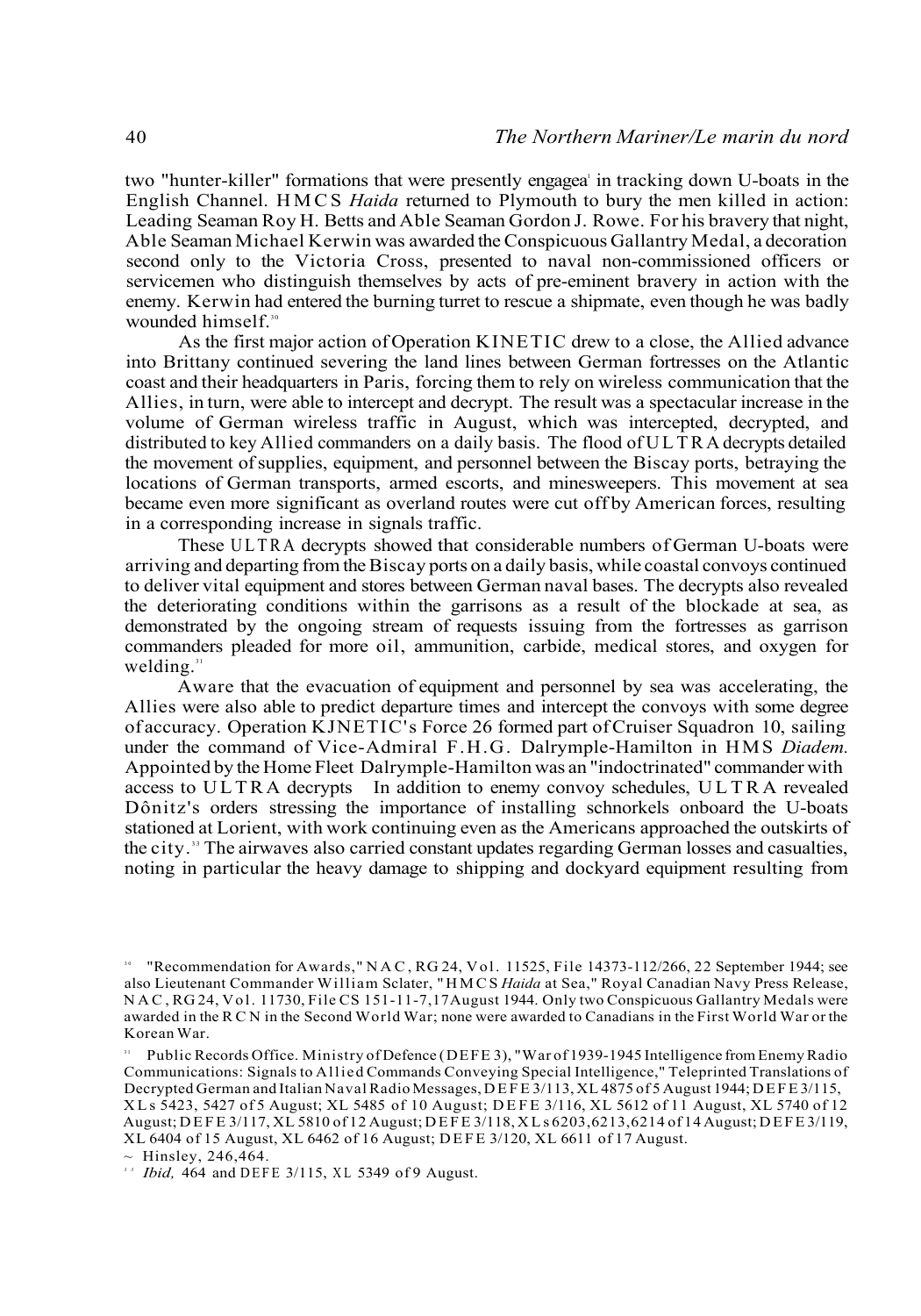RAF and US Eighth Air Force bombing raids on the Biscay ports.<sup>34</sup>

Following the D-Day landings, all German armoured divisions and several infantry divisions in Brittany had been withdrawn to reinforce the Normandy front. By August, only five German divisions remained in the peninsula. As ordered, these troops had retreated into Hitler's designated fortresses. The Germans hoped this fortress policy would retain the Uboats bases until the new type XX I and XXIII submarines could be made ready for service. Hitler placed great faith in the advanced speed and submerged endurance of these vessels, hoping they might help restore the *Kriegsmarine* to its former glory. ULTR A decrypts revealed the Fuhrer's instructions of 8 August for defending the fortresses to the last man and weapon in order "to prevent the Allies from seizing the harbours and using them for large scale landings" as well as "to gain time for counter measures" - the secret weapons upon which the Germans were beginning to rest their hopes of victory. These messages stressed that "heroic fighters [were] essential." Hitler believed that holding the ports, and thereby denying the Allies access to them, was the only means of providing the *Wehrmacht* with the six to ten weeks deemed necessary to establish a new line of defence further east along the Somme and Marne Rivers.<sup>36</sup> German forces would then strike back at the Allies and drive them into the sea, or so the theory went.

The failure of Hitler's counter-offensive at Mortain, however, brought an end to these plans of stopping the Allied breakthrough. By attempting to isolate the US Third Army in Brittany and drive the Allies back into the sea at Mortain, Hitler's counterattack had instead exposed the German Fifth Panzer and Seventh Armies to encirclement by Allied forces. By 11 August, the Mortain counter-offensive had ground to a halt. To the east, US forces took Argentan on 13 August while Canadian and British forces closed in toward Falaise from the north, thus initiating the drive to encircle and destroy two German armies inside the Falaise Pocket. No one could have predicted this sudden turn of events, and although the siege of the Breton ports continued, the focus of the war was quickly shifting further east. Meanwhile, in the waters of the Bay of Biscay, Operation KINETIC was about to enter its second phase, an exceptionally successful operation that went largely unnoticed as all eyes turned eastward towards the German retreat to the Seine.

Force 27, consisting of the cruiser HMS *Mauritius* and the destroyers HMS *Ursa* and HMCS *Iroquois,* departed Plymouth on 13 August to carry out a new patrol along the central section of the Biscay coast. Shortly after 0200 on 15 August, between Les Sables D'Olonne and La Pallice, *Iroquois* picked up a radar contact at 27,000 yards. Force 27 began its pursuit and an hour later spotted an Elbing-class destroyer escorting a convoy of four vessels. Moments later, the Elbing turned away, but not before firing two torpedoes that passed just off the bow of *Iroquois* Following the usual German tactic of firing torpedoes and then ranning for shore, the Elbing was *T-24,* a survivor of three previous encounters with Canadian Tribals of the 10<sup>th</sup> Destroyer Flotilla. In retaliation, *Iroquois* returned fire with four torpedoes of her own, all of which missed, but she did manage to land one hit with gunfire before the Elbing made off at high speed toward La Pallice.

" Blumenson, 340.

Commander J. Hibbard, "HMCS Iroquois Report of Action, 14"/! 5" August 1944, "NAC, RG24, Vol. 11731, File CS 151-13-17, 17 August 1944.

<sup>&</sup>lt;sup>34</sup> The most intense of the bombing raids had wrought destruction against port facilities in Brest on 5 August (DEFE 3/113, XL 4907 of 6 August); Lorient on 8 August (DEFE 3/115, XL 5447 of 10 August); and La Pallice, Brest, and Bordeaux on the 11-12<sup>th</sup> (DEFE 3/118, XL 6214 of 14 August). See also Martin Middlebrook and Chris Everitt, *The Bomber Command War Diaries. An Operational Reference Book, 1939 - 1945*  (Harmondsworth UK , 1985), 562-577.

<sup>&</sup>quot; DEFE 3/114, XL 5206 of 8 August and DEFE 3/115, XL 5272 of 8 August.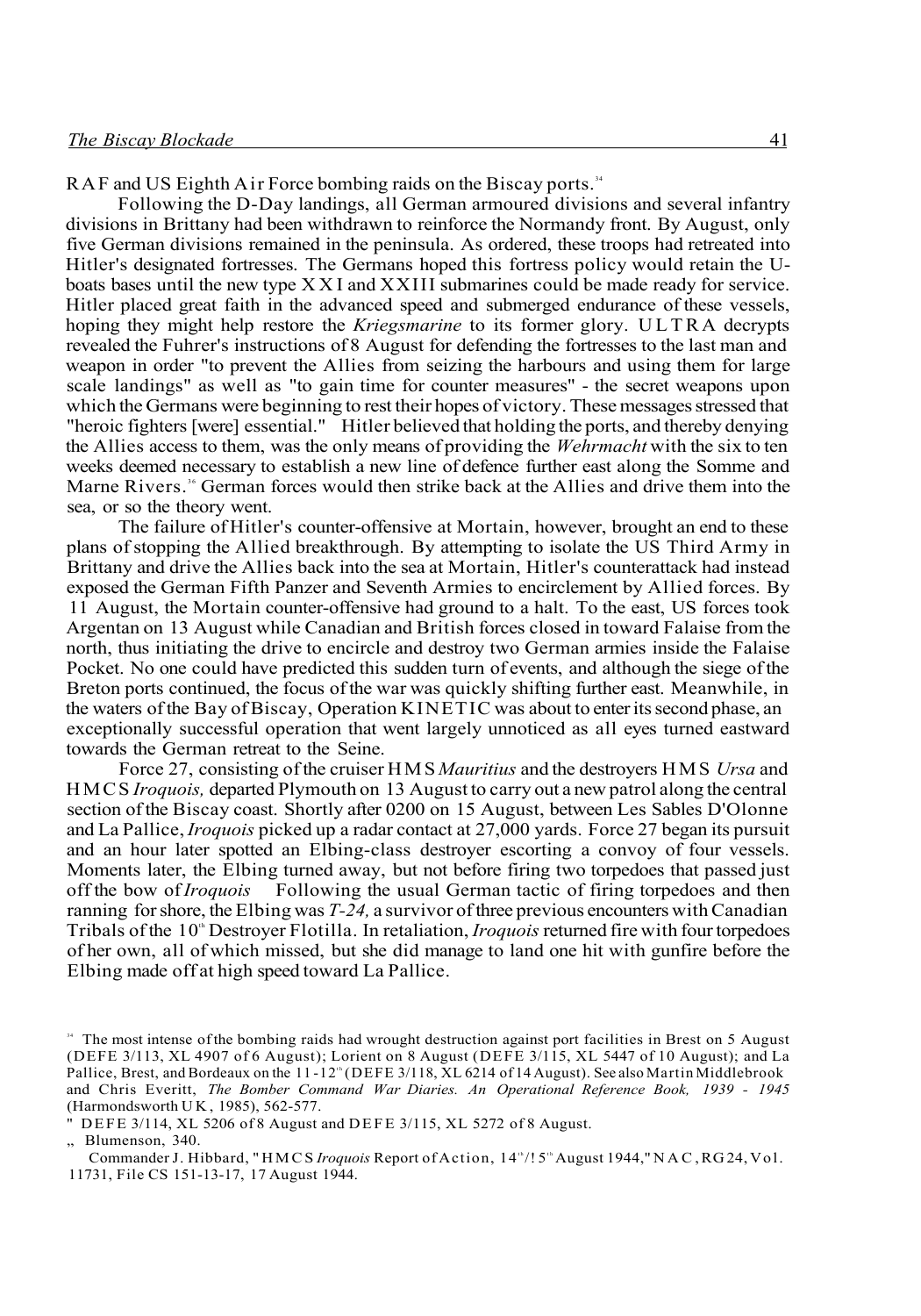As Force 27 approached the coast in pursuit, German shore batteries opened up with effective illumination that silhouetted the three Allied ships. Within moments the 5.9-inch battery at Les Sables D'Olonne opened fire, and was soon joined by a previously undetected battery of 240- to 260-mm guns on the Ile de Ré - providing what was later described as "a hot reception for Force 27 at medium and close ranges."<sup>38</sup> This first engagement ended when the enemy reached the northern entrance to La Pallice, though not before Force 27 obtained repeated hits on the fleeing vessels. One supply vessel was driven ashore "burning fiercely," a second supply ship was also set on fire, while two merchant ships escaped at high speed.

Resuming the patrol, *Iroquois* was ordered to take the lead so as to take advantage of her superior radar, which quickly demonstrated its worth.<sup>39</sup> A small tanker was later detected in the same area and at 0445 was driven ashore in a badly damaged condition. Shortly afterwards, *Iroquois* gained another radar contact, leading to the discovery of an additional convoy consisting of two medium-sized vessels proceeding under an escort of two M-class minesweepers. Opening fire at 0620, Force 27 obtained repeated hits driving all four ships ashore, all of them burning fiercely. By dawn, Force 27 had added another seven ships to Operation KTNETIC's total: two minesweepers, a flak ship, three merchant vessels, and one tanker, which ran aground in flames. HMCS *Iroquois* had fired even more rounds on this night than during the furious action of 5/6 August. On the night of 14/15 August, the Canadian Tribal used all four torpedoes 997 rounds of 4.7-inch shell, 146 rounds of 4-inch starshell, and 350 rounds of pom-pom.

In his Report of Proceedings for HMS *Mauritius,* Captain W.W. Davis praised the radar equipment and Action Information Centre (AIC) onboard HMCS *Iroquois,* stating, "In these engagements, the movements of the force were in large measure ordered from the excellent information provided by *Iroquois.* The situation at times was far less clear to me than the track chart might appear to indicate. "<sup>41</sup> Hibbard also praised his crew: "In this second action in less than a fortnight, the ship's company showed marked steadiness during [a] considerable period of heavy enemy fire. "<sup>42</sup> Once again, a Canadian Tribal-class destroyer had made a significant contribution to Allied coastal operations.

Later that day, on 15 August, German forces in the Biscay area learned of an Allied landing in Southern France. The success of Operation DRAGOON, the codename for this second amphibious landing in France, meant that German forces along the Bay of Biscay area were now hemmed in on two sides. The following day, on 16 August, German high command issued a general order for the withdrawal of forces from the Biscay coast and areas south of the Loire River. Approximately 100,000 men were involved in this evacuation, including port service labourers and troops of the German First Army. Only those intended for the defence of the fortresses were to stay behind.<sup>43</sup> OKW Chief of Staff, Field-Marshal Wilhelm Keitel, ordered large amounts of defensive matériel moved into the fortresses in preparation for extended siege operations. Echoing Hitler, Keitel insisted that "The fortresses and fortified areas at the western and southern coast of France were to be held to the last man."<sup>44</sup> Submarines were still being assembled at Bordeaux and Keitel went on to order that the city

Captain W.W. Davis, "HMS *Mauritius* Report of Proceedings and Engagements with Enemy Forces in the Approaches to La Rochelle on 15 August 1944," DHH , 8000, Destroyers Tribal Class (A - Z), 3 September

*An Io'"-*

**38** 

- <sup>40</sup> Hibbard, "HMCS Iroquois Report of Action, U<sup>1</sup>/l<sup>5th</sup> August 1944." Davis, "HM S *Mauritius* Report of Proceedings, 15 August 1944."
- 4 2 Hibbard, "HMCS Iroquois Report of Action, 14<sup>th</sup>/! 5<sup>th</sup> August 1944."
- $^{43}$  DEFE 3/121, XL 6753 of 17 August. *OKW War Diary,* 110, 352.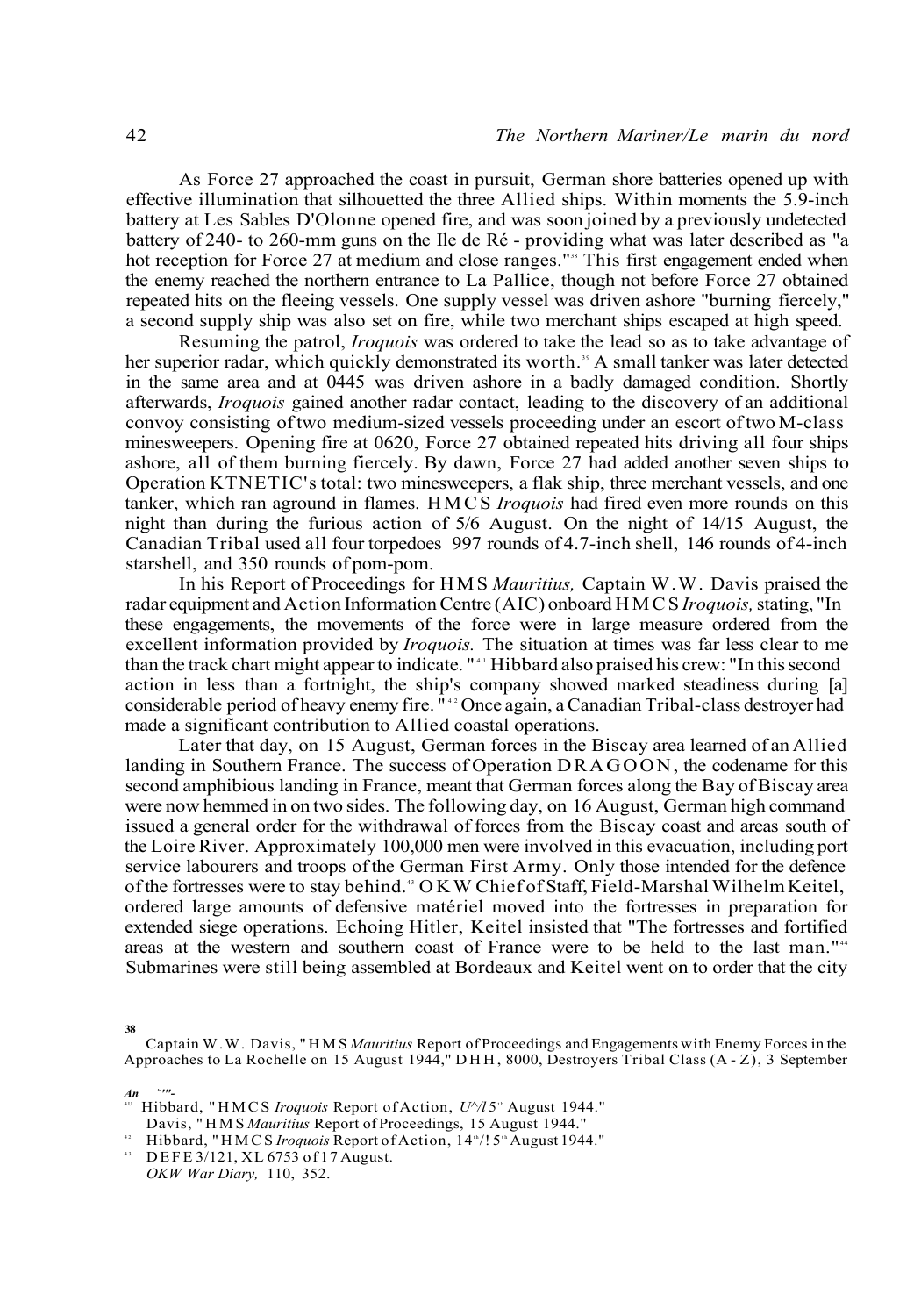be held until the new boats were completed. In order to guard the entrance to Bordeaux, the garrison withdrew to the ports of Royan and Le Verdon, designated by the Germans as the fortresses of Gironde North and South.

The two recent successes of Operation KINETIC, alongside an intensifying Allied air campaign, were beginning to have a serious impact upon German shipping in the Bay of Biscay, as well as hampering the German Navy's ability to escort U-boats to and from the safety of their concrete pens. An urgent flow of ULTR A messages showed that the Allies had succeeded in cutting the flow of supplies between the ports. With the US Army on the outskirts of Brest, Lorient, and St-Nazaire, the Germans realized they would have to move their U-boats quickly if they were to escape. On 16 August, the U-boat fleet received orders for evacuation from the French Atlantic coast, directing them to make their way to Norway, taking with them key personnel, valuable gear, torpedoes and as much fuel as possible. Only those U-boats whose fuel did not permit the 2,000-mile journey were to stay behind, ordered to make their way to Bordeaux.<sup>45</sup> Two days later, on 18 August, Hitler directed further evacuations from all of southwestern France, excepting, of course, the fortress garrisons of La Pallice, La Rochelle, Gironde North and South, and Bordeaux.<sup>46</sup>

In addition to KINETIC patrols conducted by the Tribals of the 10<sup>th</sup> DF, River-class destroyers of Canadian Escort Groups 11 and 12 also formed powerful anti-submarine hunting groups, while Escort Groups 6 and 9 operated lighter hunting groups comprised of frigates and sloops. Patrolling alongside the British escort groups of Coastal Command, this latest foray into the Bay of Biscay quickly developed into an Allied drive to destroy what remained of the *Kriegsmarine* in France. On both 18 and 20 August, Escort Group 11 successfully hunted down German U-boats, sinking *U-621* and *U-984*,<sup> $n$ </sup> two of the sixteen Uboats leaving the bases of Brest and Lorient in accordance with the evacuation orders of 16 August. The remnants of the German surface fleet also fell under threat. On 24 August, Beaufighters of RCAF 404 Squadron and RAF 236 Squadron caught and sank the destroyers *Z-24* and *T-24* off Gironde South at Le Verdon. The latter ship, *T-24,* was the same Elbing that had escaped the action of 15 August.<sup>48</sup> Alongside these successes at sea, the RAF flew nearly fifteen hundred sorties against the Biscay ports, laying mines in harbour entrances, attacking the concrete U-boat pens, and bombing port facilities.<sup>49</sup> By the afternoon of 20 August, ULTRA decrypts showed the Germans yielding to Allied pressure when the Captain of U-boats West reported that no further transport of supplies to the Biscay fortresses would take place. Supplying Bordeaux, he reported, was now impossible and the port would have to be evacuated.<sup>80</sup> On 21 August, the last U-boats left Bordeaux, with the garrison left behind receiving orders to abandon the port by the end of the month.<sup>51</sup>

With the Germans on the move to evacuate by sea, Operation KINETIC scored a third and final success for the naval offensive in the Bay of Biscay. On the night of 22/23 August, the cruiser HMS *Mauritius* and the destroyers HMCS *Iroquois* and HMS *Ursa* were patrolling Audierne Bay between Brest and Lorient. As with their previous encounters, effective radar onboard *Iroquois* played a decisive role, providing Force 27 with prompt and accurate accounts of enemy movements. Aboard *Iroquois,* Hibbard placed so much

DEFE 3/120, XL 6591 of 16 August.

4 6 DEFE 3/122, XL 7009 of 19 August.

<sup>49</sup> McAndrew, Graves, and Whitby, 106.

Marc Milner, *U-BoatHunters: TheRoyal Canadian Navy and the Offensive Against Germany's Submarines*  {Toronto, 1994), 280.

Middlebrook and Everitt, *The Bomber Command War Diaries,* 562-577.

<sup>,</sup> DEFE 3/122, XL 7009 of 19 August and DEFE 3/124, XL 7427 of 22 August.

 $11$  DEFE 3/125, XL 7940 of 26 August.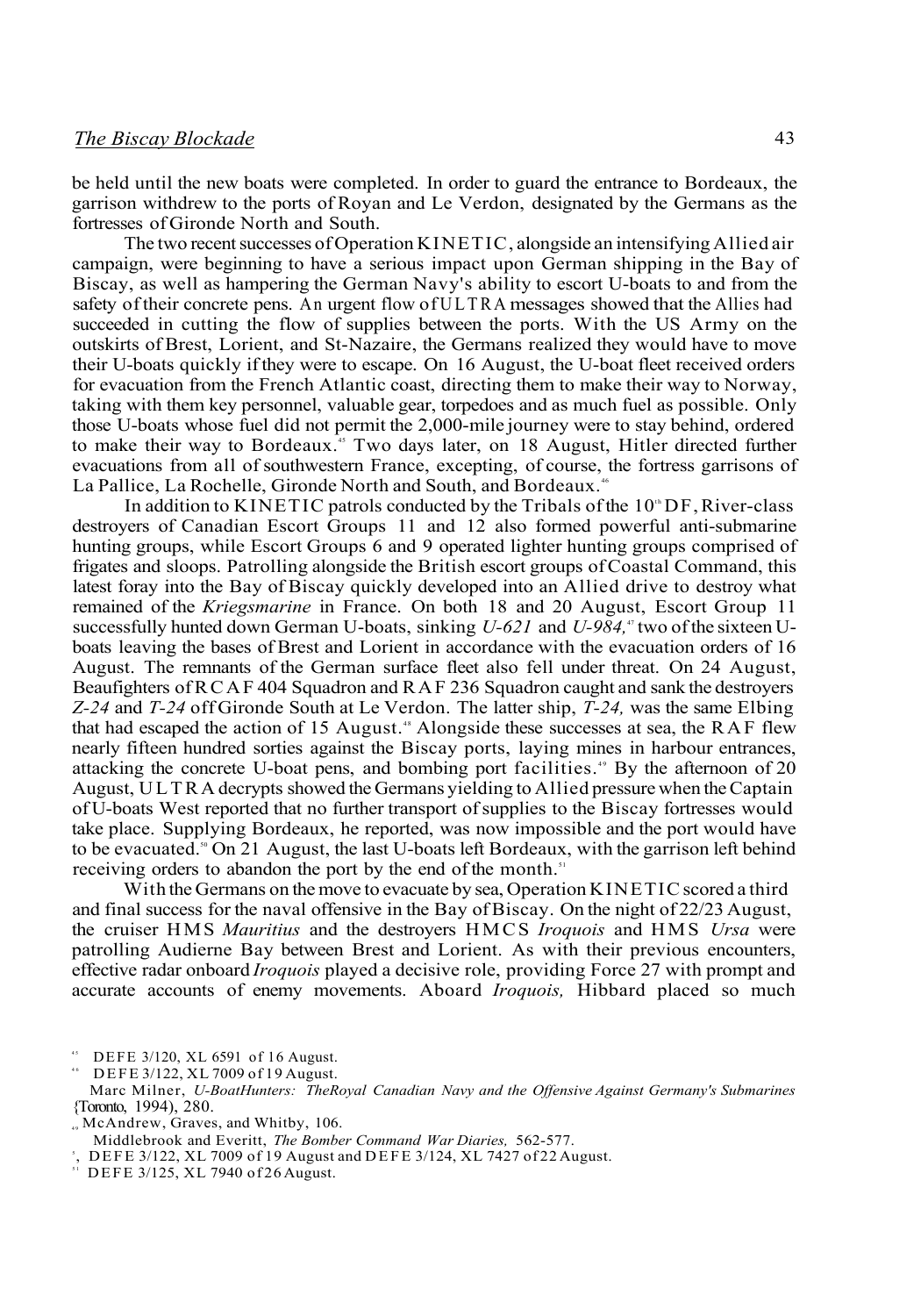confidence in the new, up-to-date Type 293 radar that he decided to direct the opening moves of the battle from the Action Information Centre rather than the bridge, at least until giving the order to illuminate with starshell. This may well have been the first time a captain chose to fight his ship from the AIC,<sup>32</sup> an approach that would later become common practice.

With *Iroquois* once again in the lead owing to her superior radar, Force 27 was able to close undetected and launched a surprise attack on the enemy convoy. At 0213 *Iroquois*  scored the first hit on an armed merchant ship, which was subsequently set on fire. A second medium-sized merchant ship was quickly destroyed by gunfire from *Mauritius,* while two others were set on fire and driven onto the shoals. Only nineteen minutes after opening fire, all four German ships had been put out of action, with one sunk and the remaining three aground and burning.<sup>53</sup>

In a second action two hours later, *Iroquois* detected another convoy of four ships departing from the harbour of Brest: an M-class minesweeper, two armed trawlers and a converted mine-destructor ship, or *"sperrbrecker".* Using the radar on *Iroquois,* the destroyers stalked the convoy at long range until 0408, when the enemy ships were illuminated with starshell. Upon opening fire, Force 27 quickly overwhelmed the enemy, sinking two vessels and causing two others to collide in the confusion and burst into flames as they raced for shore, with surviving crew members jumping over the side as they went. One of these vessels capsized and sank while the other drove onto the rocks at full speed and exploded.

At dawn, Force 27 continued with another sweep around Audierne Bay in order to confirm the destruction of the enemy. When two further minesweepers came into view, both were pounded with gunfire and driven onto a reef near Port Audierne. *Iroquois* finished off one minesweeper with a torpedo, while HMS *Ursa* sent a boarding party onto the other to grab eleven prisoners. Those captured by *Ursa* turned out to be the lucky ones - the other one hundred and fifty survivors who were able to swim to shore were subsequently taken prisoner by the French Resistance.<sup>54</sup>

With 1,197 rounds of 4.7-inch shell fired, along with 231 rounds of starshell, *Iroquois*  expended even more ammunition in this action than during either of the first two KINETIC encounters.<sup>55</sup> The final tally for the night was eight ships destroyed: one minesweeper driven ashore and heavily damaged, a flak ship, five armed trawlers, and the *sperrbrecker.* In his Report of Proceedings for HMS *Mauritius,* Davis attributed the success of the night's action to two principal causes: "some lucky guesses, and the excellence of *Iroquois'* radar and plotting teams."<sup>56</sup> He could not have known that ULTRA intelligence also bore some responsibility for the luck of those guesses.

Operation KINETIC came to a close with this final success in Audierne Bay. Of the thirty-five German ships sunk or destroyed by the 10<sup>th</sup> DF between April and September 1944, twenty-two went down in August during the blockade of the Biscay ports.<sup>57</sup> In the last week

**52** Commander J. Hibbard, "HMCS *Iroquois* Report of Action 23 August 1944 off the Biscay Coast, with Reference to Good Performance of Action Information Centre," NAC, RG 24, Vol. 11731, File CS 151 -13-7, 28 August 1944.

- <sup>54</sup> Captain W.W. Davis, "HMS Mauritius Report of Proceedings and Engagements with Enemy Forces in Audierne Bay on 23 August 1944," N A C, RG 24, Vol. 11730, File CS 151-1-2, 11 September 1944. 5 5 Hibbard, "HMCS *Iroquois* Report of Action 23 August 1944."
- 56 Davis, "HM S *Mauritius* Report of Proceedings, 23 August 1944," NAC. *"Sperrbrecker"* was the German name given to merchant vessels that had been converted to naval use for the dual purpose of minesweeping and escort duties.
- 5 7 Captain Basil Jones, "Record of Tenth Destroyer Flotilla, April to September, 1944," NAC, RG 24, Vol. 11730, File CS 151-1-2, 15 September 1944.

**<sup>53</sup>** *Ibid.*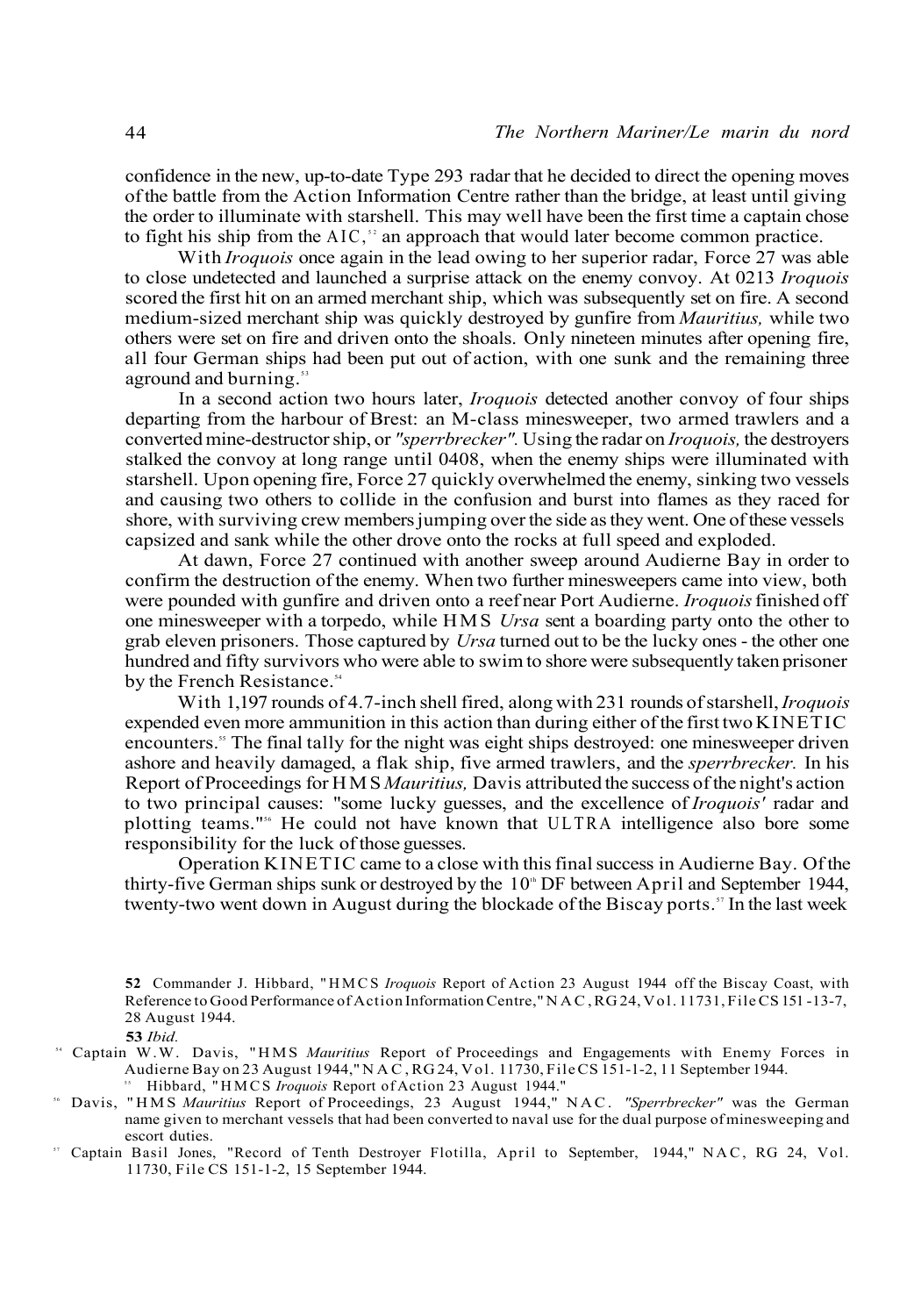of August, HMCS *Haida* resumed patrolling the area under Operation ASSAULT, sailing in company with the cruiser HMS *Bellona* along the Biscay coast from Belle Isle near Lorient to Arcachon Point, south-west of Bordeaux. Continuing these sweeps through the remainder of the month, *Iroquois* patrolled off the coast and sent landing parties ashore on the French mainland and outlying islands. In his Report of Proceedings for the month, Hibbard described August 1944 as the best to date for *Iroquois,* the ship's company having spent twenty-eight days at sea, with most nights closed up at Action Stations.<sup>58</sup>

Operations at sea had achieved their tactical goals but as the land campaign in Brittany wore on, the Allies turned eastward in the effort to crush the German armies falling back toward the Seine. For the Americans in Brittany, supply problems, communication difficulties and a lack of sufficient forces hindered the campaign. Those ports surrendered by the Germans were utterly demolished, while others remained occupied until the end of the war. In hindsight, the US Third Army's drive for the ports of Brittany was a questionable objective, and it became even more so as the main battlefront moved further east. On 7 September, three days after the capture of Antwerp, General Eisenhower, Supreme Commander of the Allied Expeditionary Force, cancelled the plan to develop port facilities at Quiberon Bay, deciding that Brittany was simply too far removed from the front lines to be of any immediate use to the Allied war effort. Two days later, the Supreme Commander told Bradley of his decision, informing him that it was no longer necessary to capture the ports of Lorient, St-Nazaire and La Pallice. These fortress cities remained in German hands until the end of the war - the garrisons trapped within and likewise tying down the Allied forces sent to contain them.

Although abandoning the effort to capture the ports lying further south, the Americans continued their attack on Brest. The result was a bitter forty-day siege, which continued until 19 September when Major-General Hermann Ramcke finally surrendered the fortress. In the original OVERLORD planning, high hopes had been placed upon Brest as a port of supply, but prior to surrendering, German demolition parties made certain to dash any such hopes. Upon entering the city, the Americans found that sunken blockships and oyster pressure mines had closed the port so effectively that no attempt was made to clear the harbour until 1945.<sup>60</sup>

In response to the rapidly changing focus of the land campaign, which moved in turn from the Falaise Gap to the Seine River, the Channel ports, and Antwerp, the basic logistical objectives that once had lain behind the original plan for OVERLORD were never achieved, at least in Brittany. The Breton ports were not used to deliver supplies in preparation for a breakout from Normandy and the new harbour facilities at Quiberon Bay never went beyond the planning stage. At sea, however, the tactical objectives of the supporting naval offensive, which included Operation KINETIC, had been met. Germany lost its capacity to support the French Atlantic garrisons by sea and was denied further use of the U-boat pens along the Biscay shore.

Vice-Admiral Sir Ralph Leatham, Commander-in-Chief Plymouth Command, complimented the actions of the Canadian Tribals in August 1944 as being extremely wellfought, adding that Operation KINETIC "may be regarded as a model of its type."<sup>61</sup> Leatham also paid special tribute to the efficiency of the plot room of HMCS *Iroquois* and, on the occasion of *Haida'*s departure for refit in Halifax in September, C-in-C Plymouth made the following address to the Canadian officers and ratings of the  $10<sup>th</sup> DF$ :

**J** "Brief History of HMCS *Iroquois"* DHH.

A. Harding Ganz, "Questionable Objective: The Brittany Ports, 1944," *Journal of Military History,* LIX, [o. 1 (January 1995), 94-5.

Barnett, 846.

<sup>&</sup>quot;Three Accounts of Anti-Shipping Strikes in the Bay of Biscay," DHH .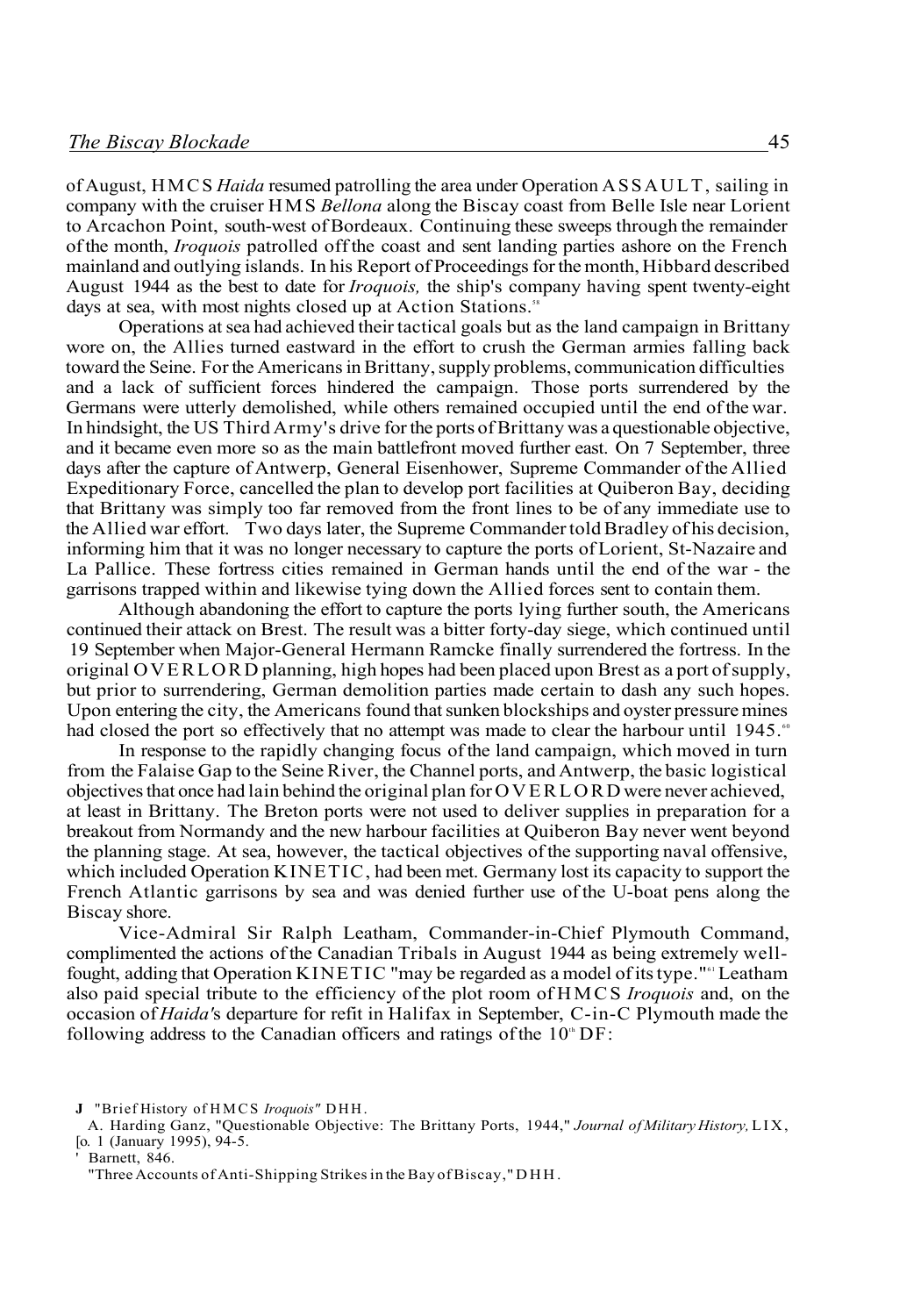You have engagea! in many fierce and spirited actions in enemy waters, actions [from] which you have emerged the victors on every occasion. You have bottled up enemy shipping and made the movements of his fighting ships an extremely hazardous operation, even in his own waters. In these encounters you have piled up an enviable score. Your Flotilla figures at the moment stand at thirty-four enemy surface ships. Of this you have the lion's share.... You have displayed a great fighting spirit, coupled with a determination and a persistence which have brought you to victory on every occasion on which you have met and engaged the enemy. $62$ 

By patrolling the inshore waters and destroying enemy shipping in Operation KINETIC, Canadian Tribal-class destroyers played a significant part in the defeat of German naval forces in the Bay of Biscay. For the Allied naval forces involved, this was a significant victory, but one that garnered little attention as the front advanced eastward, progressing further and further away from Brittany. Tasked with supporting the American drive into Brittany, Operation KINETIC reflected the changing focus of the land campaign. Following the failure of Hitler's Mortain counteroffensive and the withdrawal of the Fifth Panzer and Seventh Armies from Normandy, Brittany and the French Atlantic ports were quickly eliminated as a potential base of logistical supply. The blockade of these Biscay ports, however, achieved impressive results independent of the campaign on land. By the close of the Operation KINETIC, the combined Allied naval and air offensive resulted in the collapse of Marine Group West, which ceased to exist as an organized formation of the German Navy.